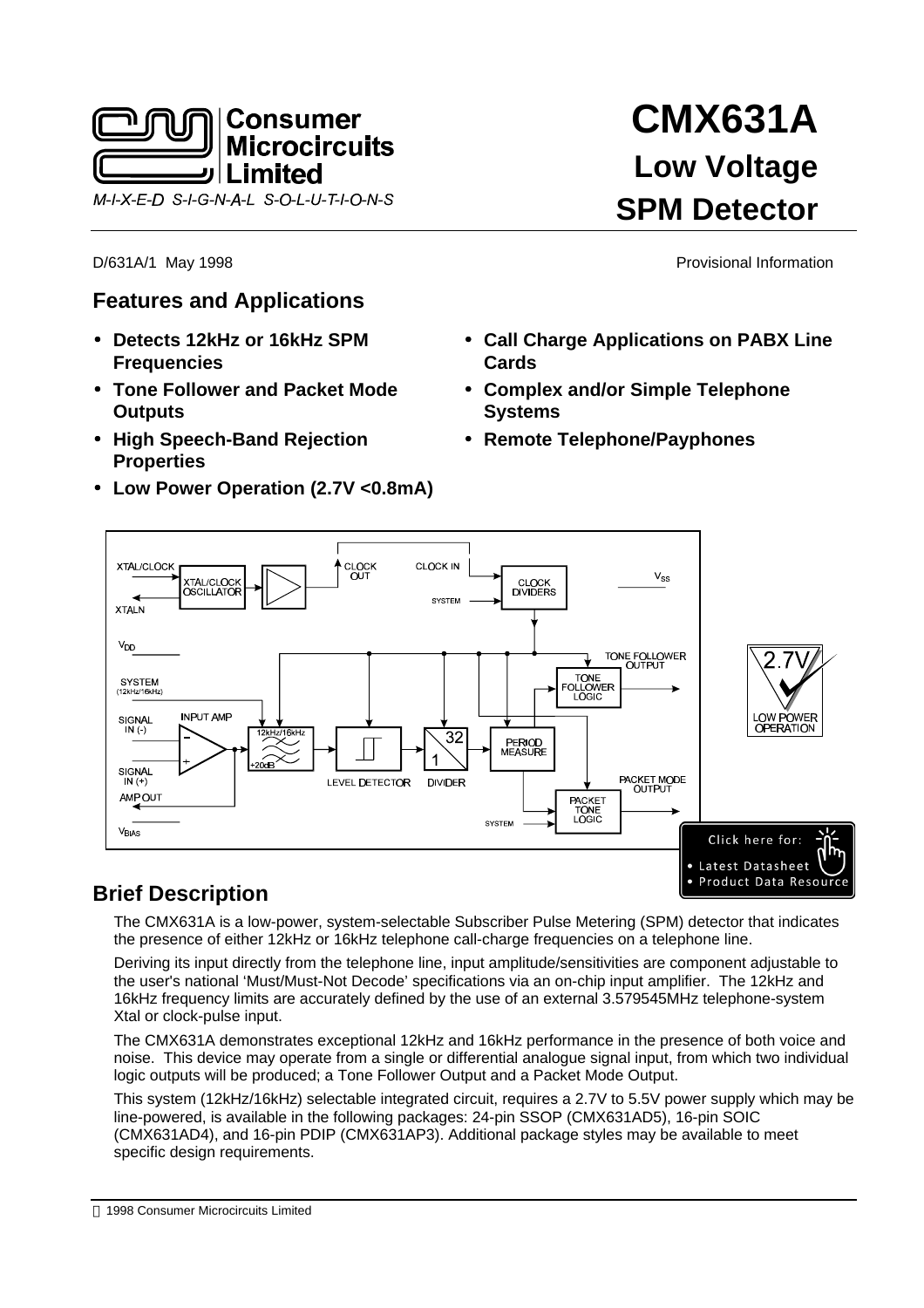### **CONTENTS**

| Section | Page |
|---------|------|
|         |      |
|         |      |
|         |      |
|         |      |
|         |      |
|         |      |
|         |      |
|         |      |
|         |      |
|         |      |
|         |      |
|         |      |
|         |      |
|         |      |
|         |      |
|         |      |
|         |      |
|         |      |
|         |      |
|         |      |
|         |      |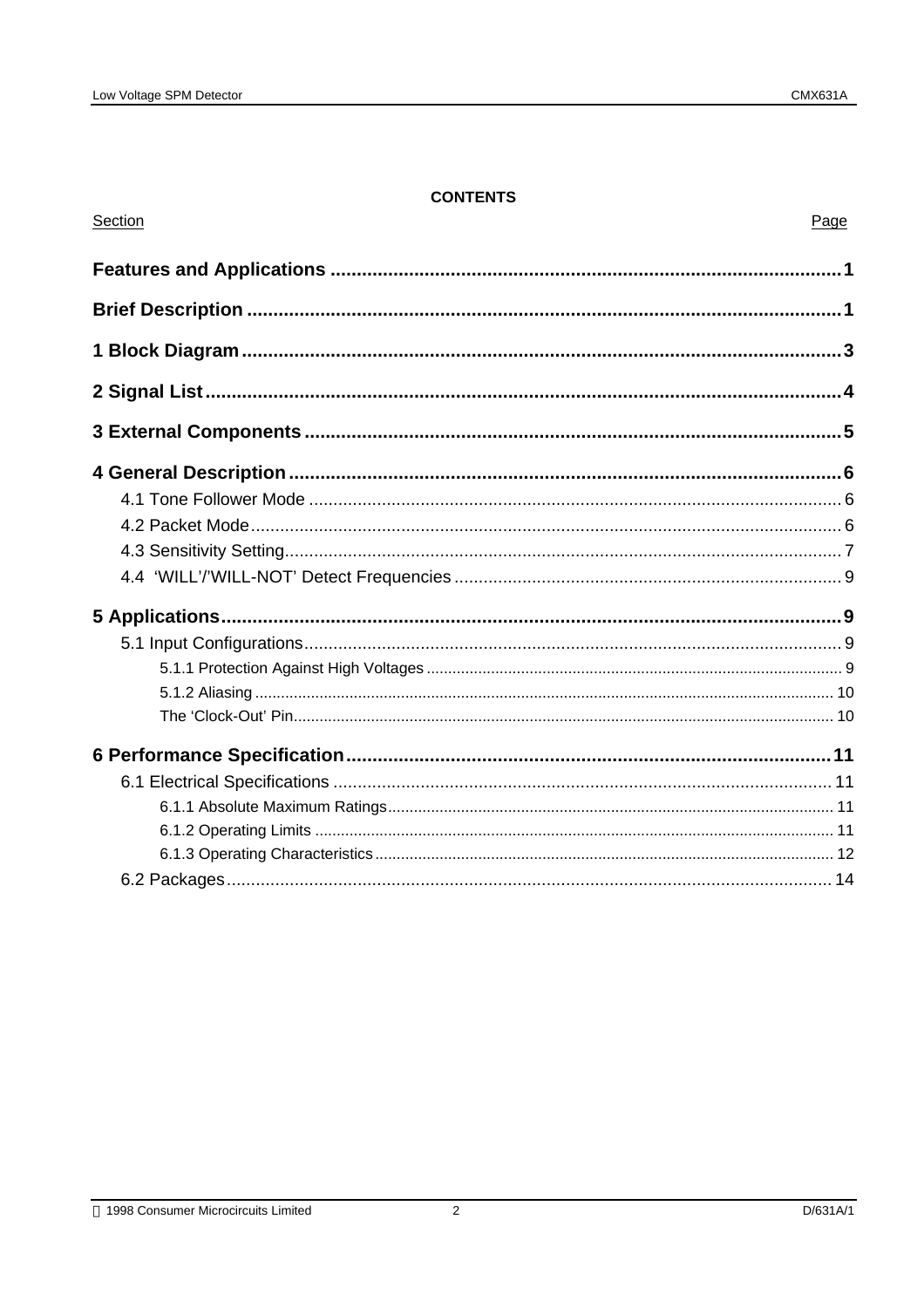# **1 Block Diagram**



**Figure 1: Block Diagram**

1998 Consumer Microcircuits Limited 3 D/631A/1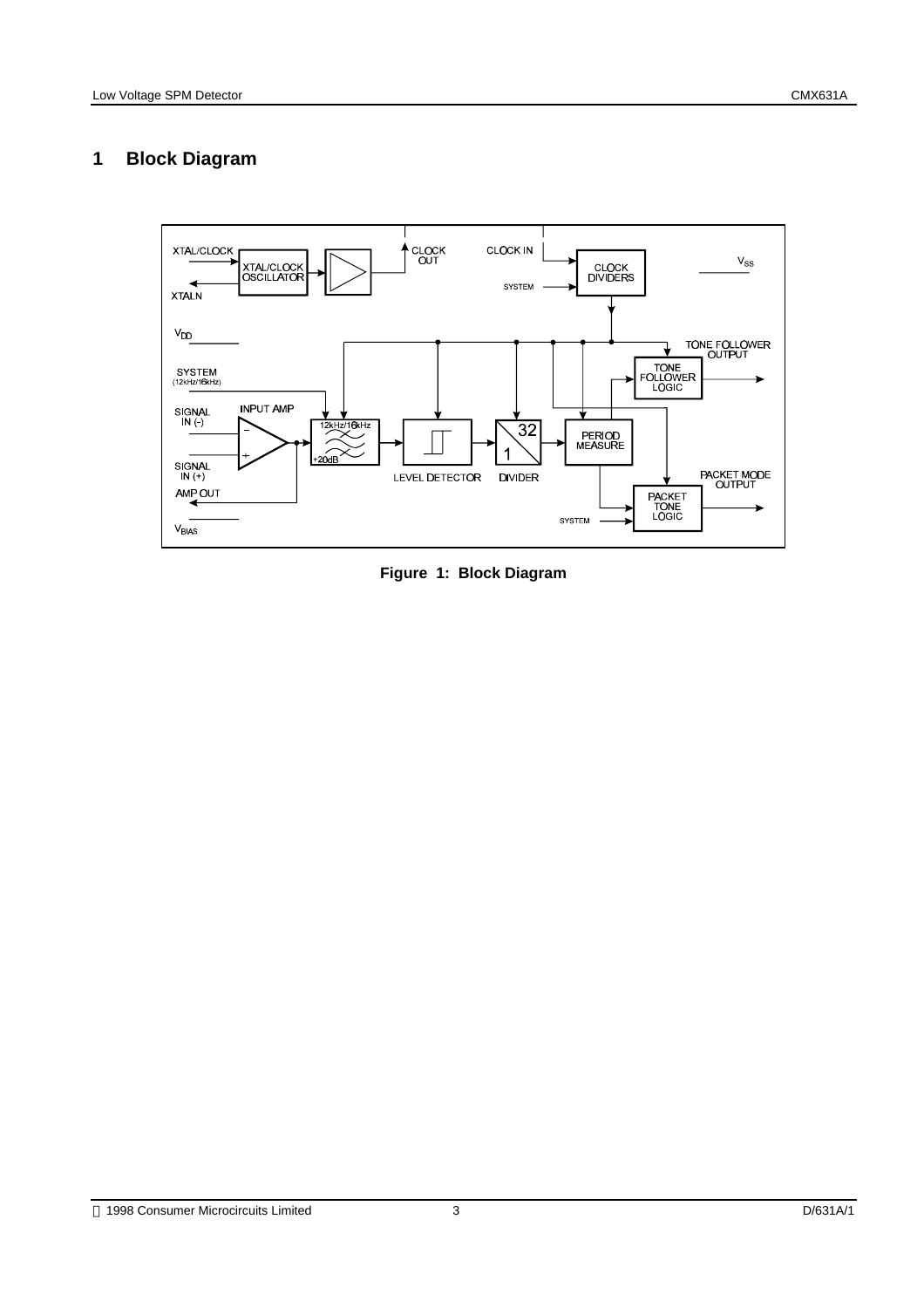# **2 Signal List**

| Packages                                     |                | Signal                     |             | Description                                                                                                                                                                                                                                                                                                                                                                                                                   |
|----------------------------------------------|----------------|----------------------------|-------------|-------------------------------------------------------------------------------------------------------------------------------------------------------------------------------------------------------------------------------------------------------------------------------------------------------------------------------------------------------------------------------------------------------------------------------|
| D <sub>5</sub>                               | D4/P3          | Name                       | <b>Type</b> |                                                                                                                                                                                                                                                                                                                                                                                                                               |
| 1                                            | 1              | Xtal/Clock                 | I/P         | The input to the on-chip clock oscillator; for use with a<br>3.579545MHz Xtal in conjunction with the Xtal output; circuit<br>components are on-chip. When using a Xtal input, the Clock<br>Out pin should be connected directly to the Clock In pin. If a<br>clock pulse input is used at the Clock In pin, this (Xtal/Clock)<br>pin must be connected directly to VDD. See Figure 2 and<br>Section 3 - External Components. |
| $\overline{\mathcal{A}}$                     | $\overline{2}$ | <b>XtalN</b>               | O/P         | The output of the on-chip clock oscillator inverter.                                                                                                                                                                                                                                                                                                                                                                          |
| 5                                            | 3              | Clock Out                  | O/P         | A clock signal derived from the on-chip Xtal oscillator. If the<br>on-chip oscillator is used, this pin should be connected<br>directly to the Clock In pin. This output should not be used to<br>clock other devices                                                                                                                                                                                                         |
| $\,6$                                        | 4              | Clock In                   | I/P         | The 3.579545MHz clock pulse input to the internal clock<br>dividers. If an externally generated clock pulse is used, the<br>Xtal/Clock input pin should be connected to V <sub>DD</sub> . See<br>Section 3 External Components.                                                                                                                                                                                               |
| 8                                            | $\overline{7}$ | <b>V<sub>BIAS</sub></b>    | Power       | The output of the on-chip bias circuitry. Held internally at<br>V <sub>DD</sub> /2, this pin should be de-coupled to V <sub>SS</sub> . See Figure 2.                                                                                                                                                                                                                                                                          |
| 12                                           | 8              | $V_{SS}$                   | Power       | Negative supply (GND).                                                                                                                                                                                                                                                                                                                                                                                                        |
| 13                                           | 9              | Signal In +                | I/P         | The positive input to the input gain adjusting signal amplifier.<br>See Section 4.3, Sensitivity Setting and 4.4, 'Will'/'Will Not'<br>Detect Frequencies.                                                                                                                                                                                                                                                                    |
| 17                                           | 10             | Signal In -                | I/P         | The negative input to the input gain adjusting signal<br>amplifier. See Section 4.3, Sensitivity Setting and 4.4,<br>'Will'/'Will Not' Detect Frequencies.                                                                                                                                                                                                                                                                    |
| 18                                           | 11             | Amp Out                    | O/P         | The output of the input gain adjusting signal amplifier. See<br>Section 4.3, Sensitivity Setting and 4.4, 'Will'/'Will Not'<br>Detect Frequencies.                                                                                                                                                                                                                                                                            |
| 19                                           | 13             | Tone<br>Follower<br>Output | O/P         | This output provides a logic '0' for the period of a detected<br>tone and a logic '1' for a NOTONE detection. See 4.1, Tone<br>Follower Mode and Figure 3.                                                                                                                                                                                                                                                                    |
| 20                                           | 14             | Packet<br>Mode<br>Output   | O/P         | This output provides a logic '0' for a detected tone and a<br>logic 1 for NOTONE detection and will ignore a small<br>fluctuation or fade during the tone signal. See Section 4.2,<br>Packet Mode and Figure 3.                                                                                                                                                                                                               |
| 21                                           | 15             | System                     | I/P         | This logic input selects the device operation to either 12kHz<br>(logic 1) or 16kHz (logic '0') SPM systems. This input has an<br>internal $1M\Omega$ pull-up resistor (12kHz).                                                                                                                                                                                                                                               |
| 24                                           | 16             | <b>V<sub>DD</sub></b>      | Power       | Positive supply. A single, stable power supply is required.<br>Critical levels and voltages within the CMX631A are<br>dependent upon this supply. This pin should be de-coupled<br>to VSS by a capacitor mounted close to the pin. Note: If this<br>device is line powered, the resulting power supply must be<br>stable. See Section 5.1.1 - Protection against High Voltages.                                               |
| 2, 3, 7, 9, 10,<br>11, 14, 15,<br>16, 22, 23 | 5,6,12         | N/C                        |             | No internal connection; leave open circuit.                                                                                                                                                                                                                                                                                                                                                                                   |

1998 Consumer Microcircuits Limited 4 D/631A/1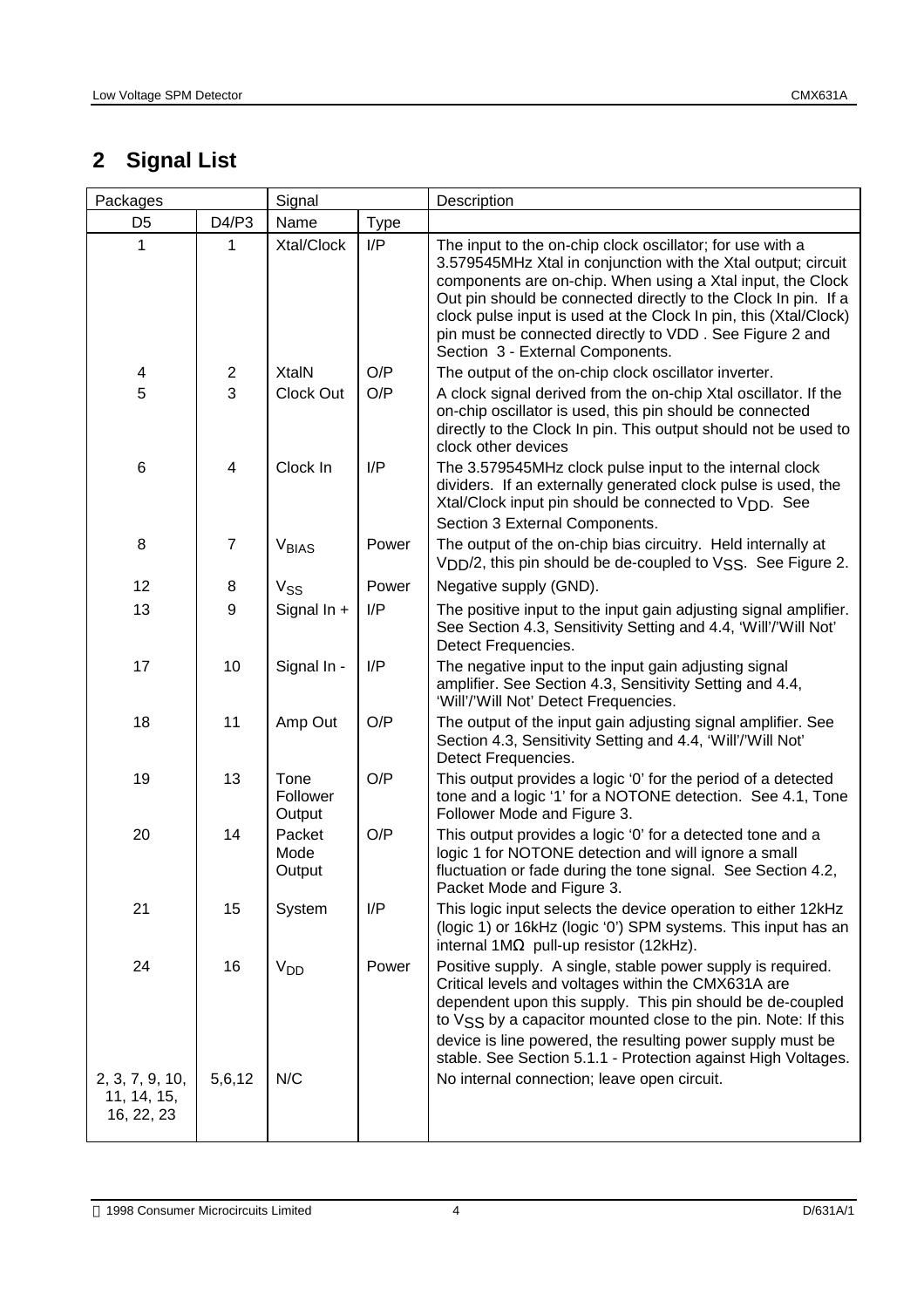### **3 External Components**



**Figure 2: Recommended External Components**

| R1 |                       | Note 1 R <sub>FEEDBACK</sub> | C1             | $1.0 \mu F$              | ±20% |
|----|-----------------------|------------------------------|----------------|--------------------------|------|
|    | R2 Note 1 $R_{IN(-)}$ |                              | C <sub>2</sub> | $1.0 \mu F$              | ±20% |
| R3 | Note 1 $R_{IN(+)}$    |                              | C3             | $CIN(-)$                 |      |
| R4 | Note 1                | R <sub>rias</sub>            | C4             | $CIN(+)$                 |      |
|    |                       |                              | X1             | Note 2, 3, 4 3.579545MHz |      |

#### **Table 2: Recommended External Components**

#### **Recommended External Component Notes:**

- 1. When calculating input gain components, for correct operation R1 and R4 should always be ≥ 33kΩ.
- 2. For best results, a crystal oscillator design should drive the clock inverter input with signal levels of at least 40% of V<sub>DD</sub>, peak to peak. Tuning fork crystals generally cannot meet this requirement. To obtain crystal oscillator design assistance, consult your crystal manufacturer.
- 3. The on-chip crystal circuitry includes a feedback resistor (nominally 2MΩ) between pins 1 and 2 and load capacitors on pins 1 and 2 (nominally 10pF each, excluding package and board parasitics).
- 4. When using an external clock input, X1 should be removed, Pin 1 (Xtal/Clock) should be tied to  $V_{DD}$ , the Clock In and Clock Out jumper should be removed, and the external clock signal applied to Clock In.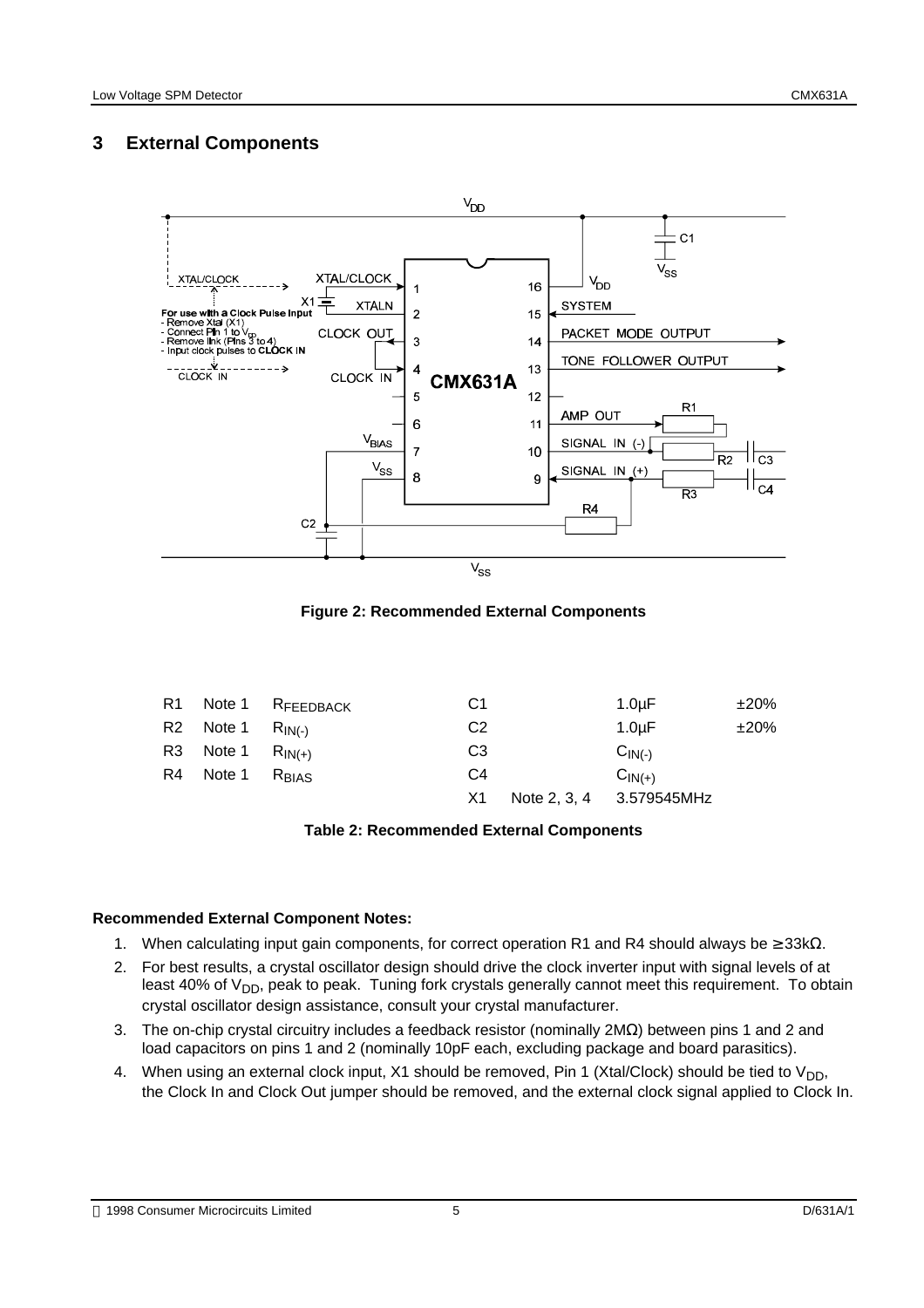# **4 General Description**

### **4.1 Tone Follower Mode**

The Tone Follower Output produces a logic '0' when a valid signal is detected. A logic '1' signifies a NOTONE or bad decode. See Figure 3.

# **4.2 Packet Mode**

The Packet (Cumulative Tone) Mode Output will respond and/or de-respond after a cumulative 40ms of good tone (or NOTONE) in any 48ms period by providing a Logic level output. See Figure 3.

This process will ignore small fluctuations or fades of a valid frequency input and is available for µProcessor 'wake-up', Minimum tone detection, NOTONE indication or transient avoidance.



### **Figure 3: Tone Follower and Packet Mode Outputs**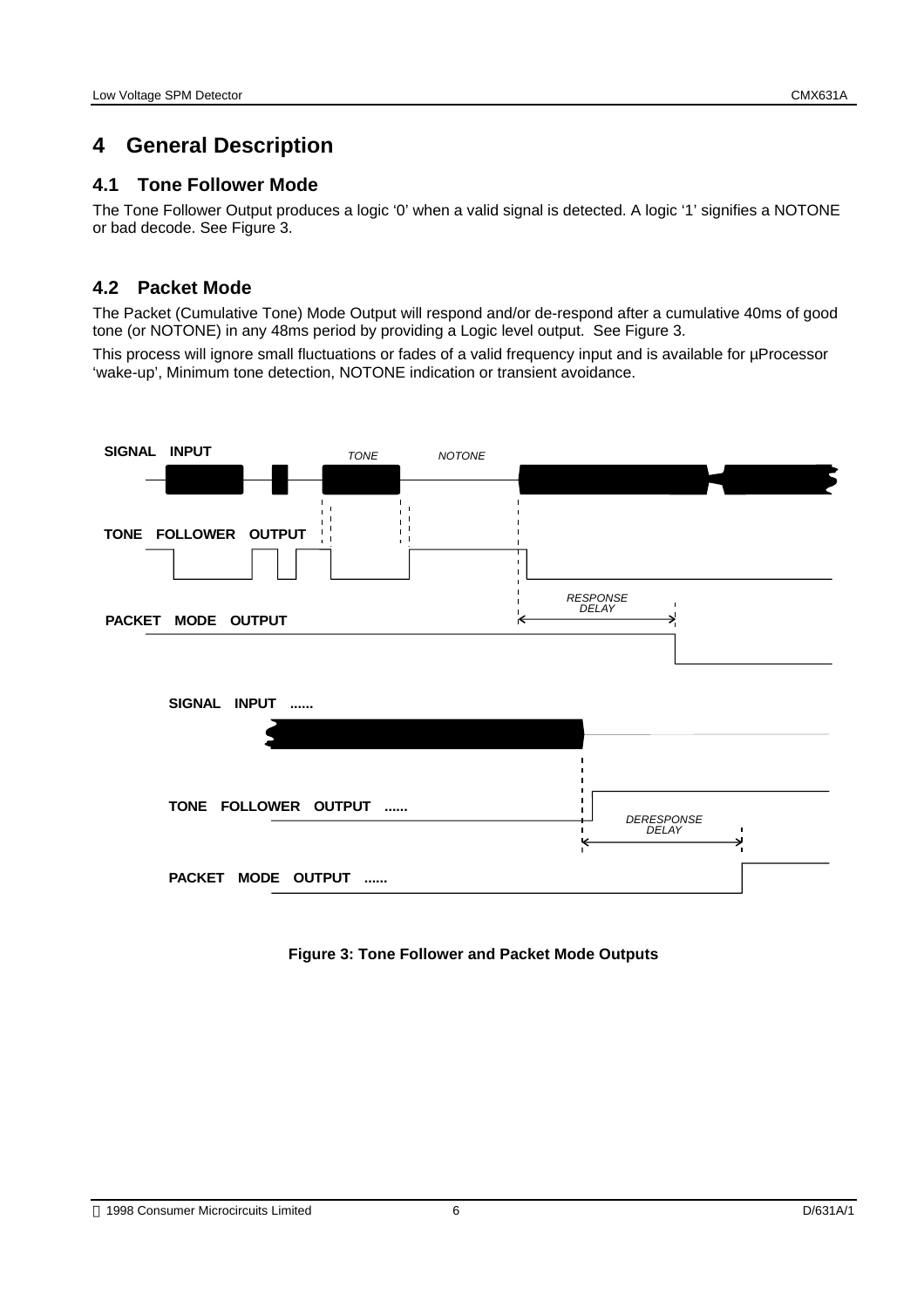### **4.3 Sensitivity Setting**

The CMX631A input sensitivity can be accurately adjusted and set to support many national 12kHz and 16kHz SPM specifications.

### **4.3.1 Input Gain Calculation**

The input amplifier, with external circuitry, is used to set the sensitivity of the CMX631A to conform to the user's national level specification with regard to 'Must' and 'Must-Not' decode signal levels.

With reference to the graphs in Figure 4 and Figure 5, the following steps will assist in the determination of the required gain/attenuation.

- 1. Draw two horizontal lines from the Y-axis [Signal Level (dB)] in Figure 4 and Figure 5. The upper line represents the required 'Must' decode level. The lower line represents the required 'Must-Not' decode level
- 2. Mark the intersection of the upper horizontal line and the upper sloping line; drop a vertical line from this point to the X-axis [Amplifier Gain (dB)]. The point where the vertical line meets the X-axis indicates the minimum Input Amp gain required for reliable decoding of valid signals.
- 3. Mark the intersection of the lower horizontal line and the lower sloping line; drop a vertical line from this point to the X-axis. The point where the vertical line meets the X-axis will indicate the maximum allowable Input Amp gain. Input signals at or below the 'Must-Not' decode level will not be detected as long as the amplifier gain is no higher than this level.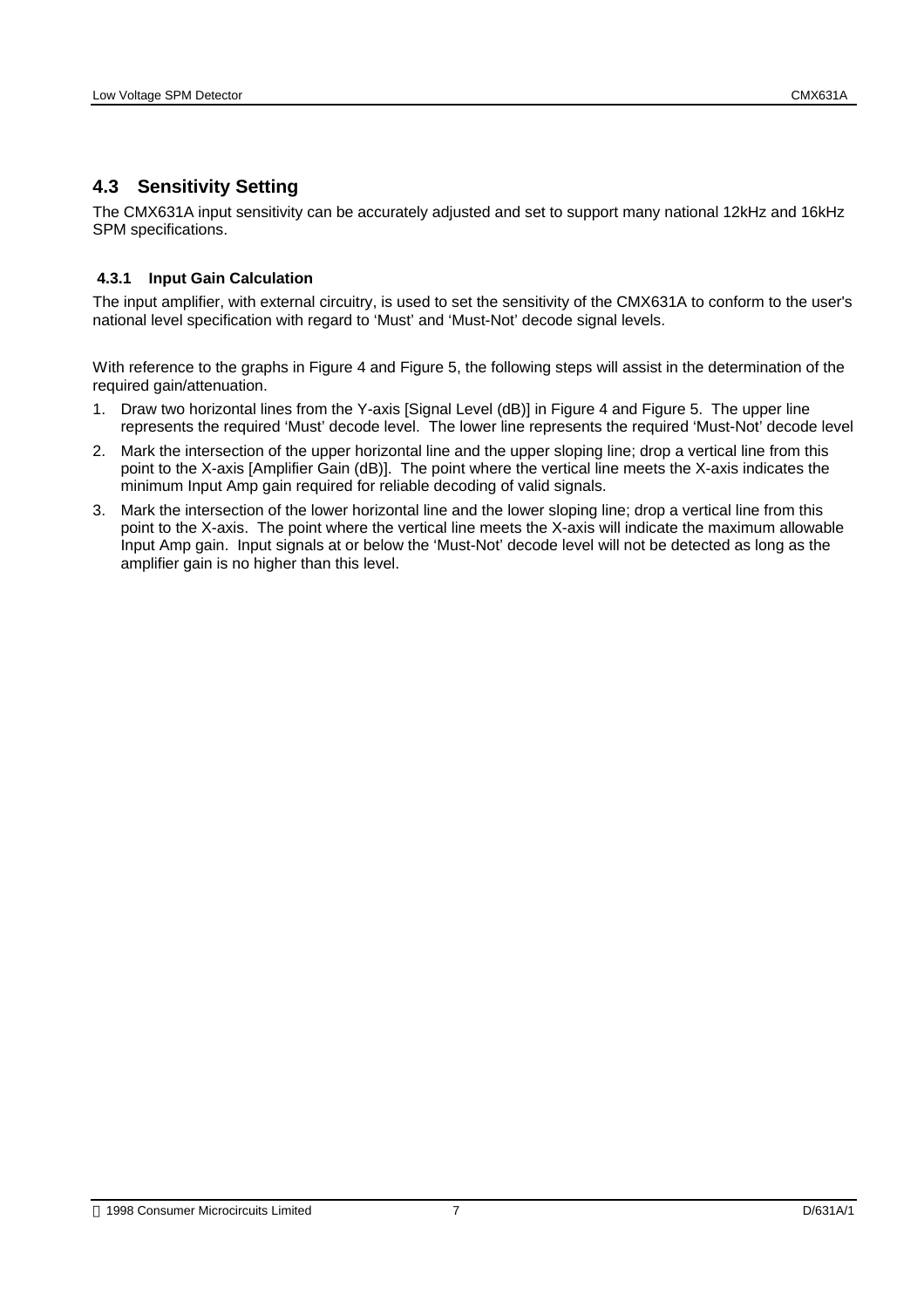

**Figure 4: Input Gain Calculation Graph for**  $V_{DD} = 3.0V$ 



**Figure 5: Input Gain Calculation Graph for**  $V_{DD} = 5.0V$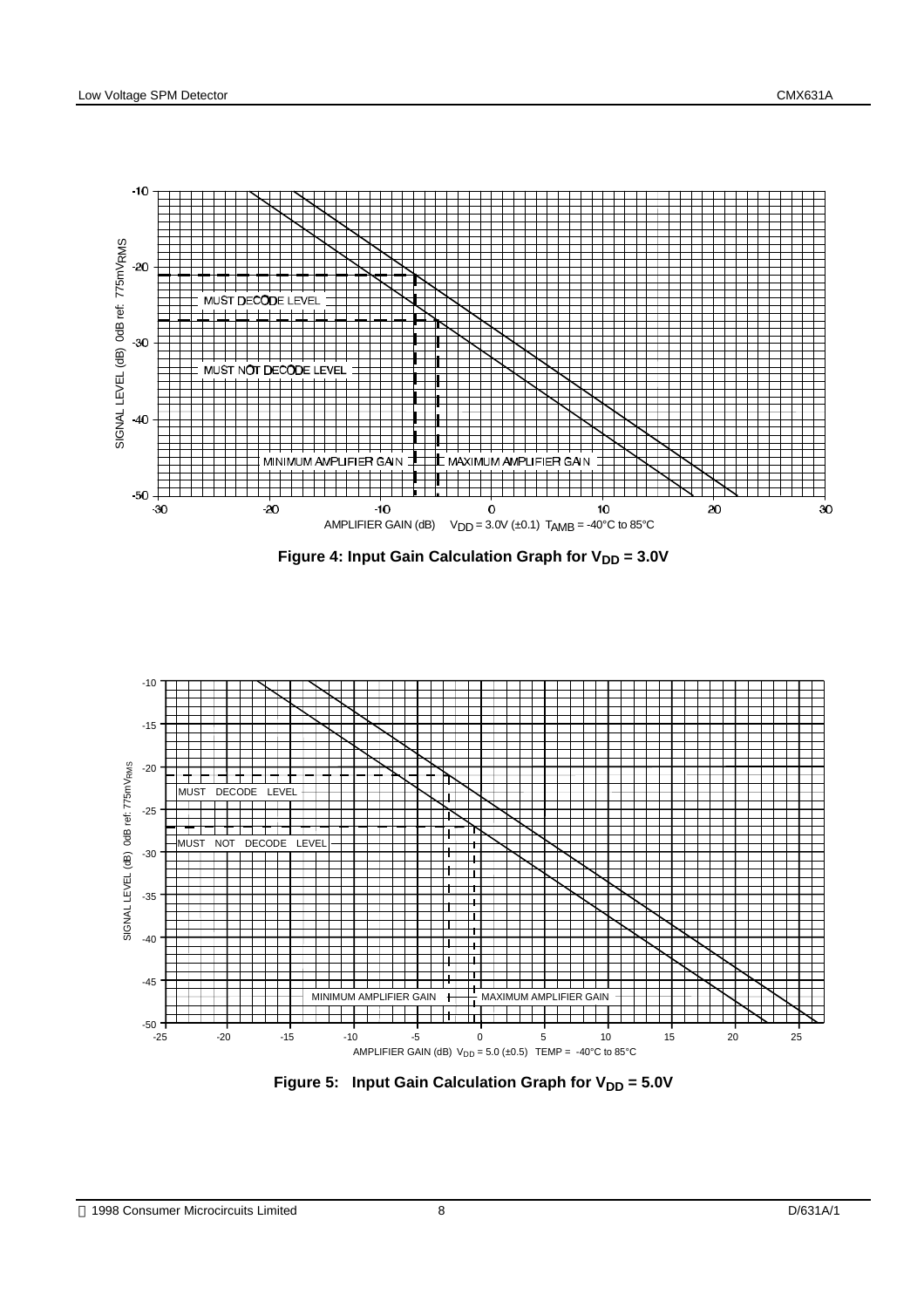#### **4.3.2 Input Gain Components**

Refer to the gain components found in Table 2 and Figure 2. The user should calculate and select external components (R1/R2/C3 and R3/R4/C4) to provide amplifier gain within the limits obtained in 4.3.1 Input Gain Calculation.

Component tolerances should not move the gain-figure outside these limits. The graphs Figure 4 and Figure 5 are for the calculation of input gain components for a CMX631A using a  $V_{DD}$  of 3.0 (±0.1) or  $V_{DD}$  of 5.0 (±0.5).

# **4.4 'WILL'/'WILL-NOT' Detect Frequencies**



**Figure 6: 'WILL'/'WILL-NOT' Detect Frequencies**

# **5 Applications**

### **5.1 Input Configurations**



**Figure 7: Input Configurations**

### **5.1.1 Protection Against High Voltages**

Telephone systems may have high DC and AC voltages present on the line. If the CMX631A is a part of host equipment that has its own signal input protection circuitry, there will be no need for further protection as long as the voltage on any pin is limited to within  $V_{DD}$  +0.3V and  $V_{SS}$  -0.3V.

If the host system does not have input protection, or there are signals present outside the device's specified limits, the CMX631A will require protection diodes at its signal inputs (+ and -). The breakdown voltage of the capacitors and the peak inverse voltage of the diodes must be sufficient to withstand the sum of the DC voltages plus all expected signal peaks.

1998 Consumer Microcircuits Limited 9 D/631A/1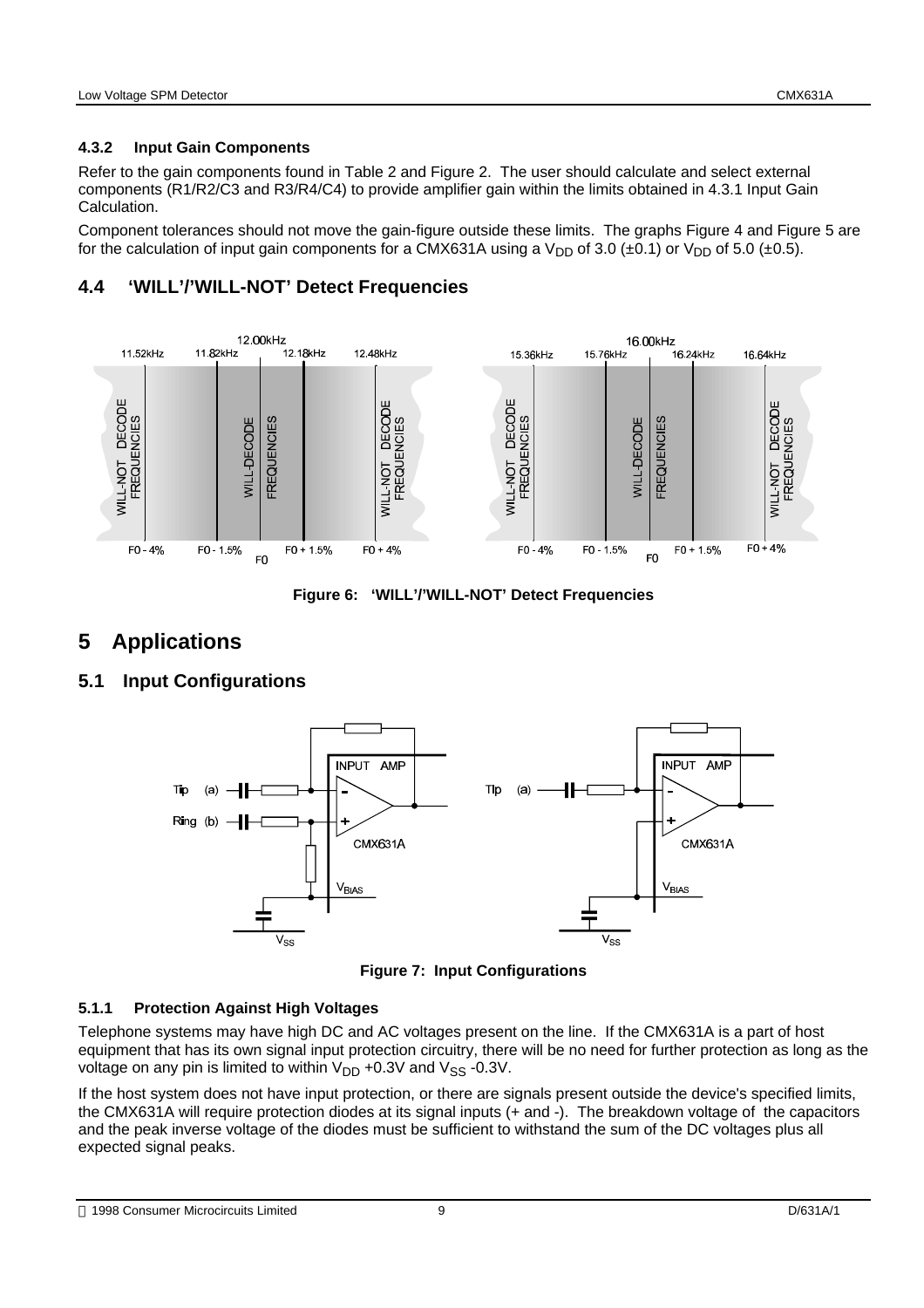#### **5.1.2 Aliasing**

Due to the sampling nature of switched-capacitor filters used in the CMX631A, high frequency noise or unwanted signals can alias into the passband, disrupting detection. External components must be chosen carefully to avoid alias effects.

Possible Alias Frequencies:

$$
12kHz Mode = 52kHz
$$
  

$$
16kHz Mode = 69kHz
$$

If other filtering in the system has not attenuated these alias frequencies, capacitors should be employed across resistors R1 and R4 to provide anti-alias filtering.

The low-pass cutoff frequency should be chosen to be approximately 20kHz to 25kHz for a 12kHz system, or 25kHz to 30kHz for a 16kHz system.

i.e.

$$
C = \frac{1}{2 \times \pi \times f_0 \times (R1 \text{ or } R4)}
$$

When anti-alias capacitors are used, an allowance must be made for reduced gain at the SPM frequency (12kHz or 16kHz).

#### **The 'Clock-Out' Pin**

The Clock-Out pin is intended to drive the CMX631A Clock-In pin only. It is not recommended that it be used to clock other devices within the host equipment.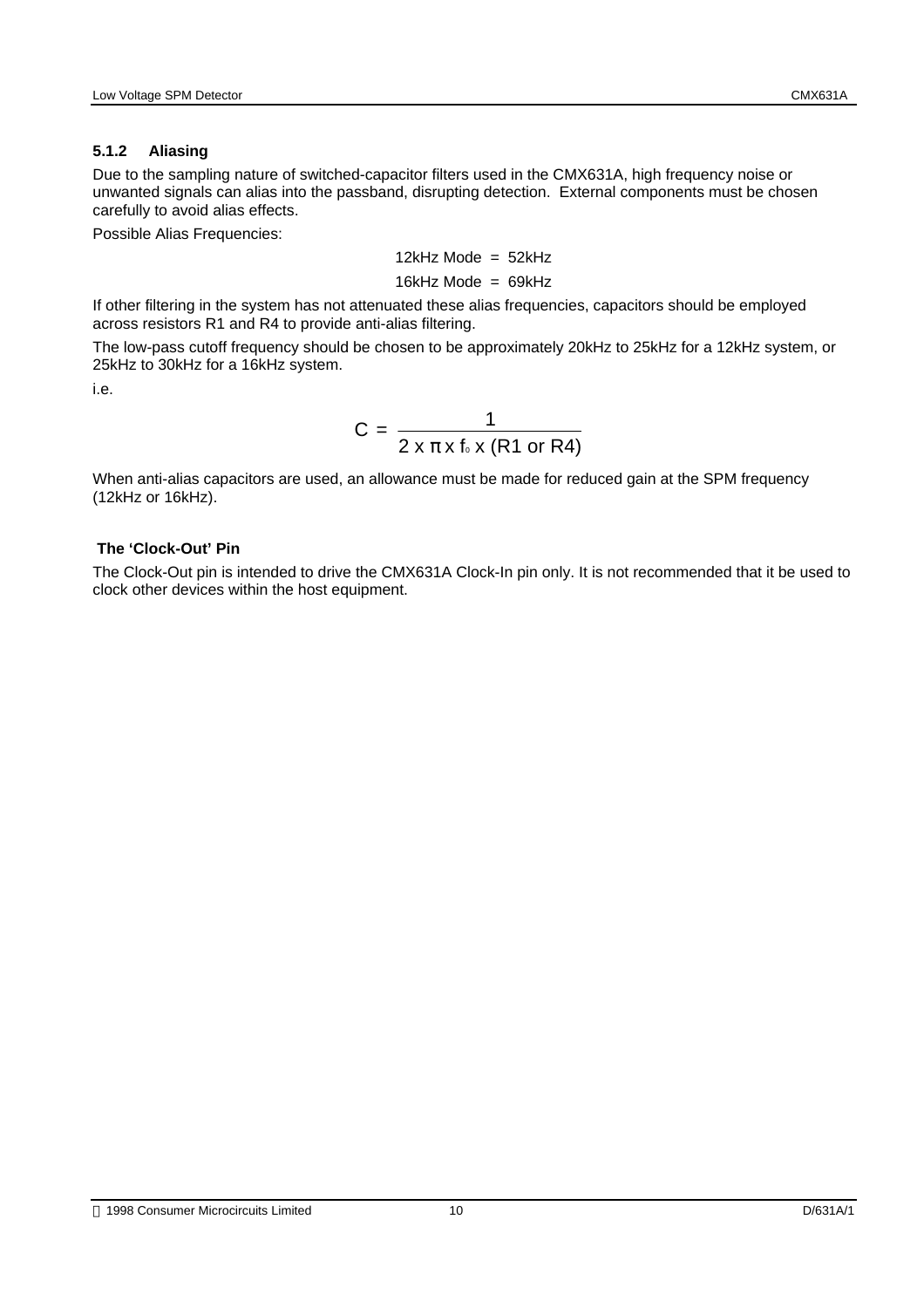# **6 Performance Specification**

# **6.1 Electrical Specifications**

### **6.1.1 Absolute Maximum Ratings**

Exceeding the maximum rating can result in device damage.

| <b>Parameter</b>                                                          | Min.   | Typ. | Max.             | Unit            |
|---------------------------------------------------------------------------|--------|------|------------------|-----------------|
| Supply Voltage (V <sub>DD</sub> -V <sub>SS</sub> )                        | $-0.3$ |      | 7.0              | V               |
| Voltage on any pin to V <sub>SS</sub>                                     | $-0.3$ |      | $(V_{DD} + 0.3)$ | V               |
| Current into                                                              |        |      |                  |                 |
| V <sub>DD</sub>                                                           | $-30$  |      | 30               | mA              |
| $V_{SS}$                                                                  | $-30$  |      | 30               | mA              |
| Any other pin                                                             | $-20$  |      | 20               | mA              |
|                                                                           |        |      |                  |                 |
| D4 / P3 Packages                                                          | Min.   | Typ. | Max.             | <b>Unit</b>     |
| Total allowable device dissipation at $T_{\text{AMB}}$ 25 $\textdegree$ C |        |      | 800              | mW              |
| Derating above T <sub>AMB</sub> 25°C                                      |        |      | 13               | mW/°C           |
| <b>Operating Temperature</b>                                              | -40    |      | 85               | $\rm ^{\circ}C$ |
| Storage Temperature                                                       | -40    |      | 85               | $\rm ^{\circ}C$ |
|                                                                           |        |      |                  |                 |
| D5 Package                                                                | Min.   | Typ. | Max.             | <b>Unit</b>     |
| Total allowable device dissipation at $T_{\text{AMB}}$ 25 $\textdegree$ C |        |      | 550              | mW              |
| Derating above $T_{AMB}$ 25°C                                             |        |      | 9                | $mW$ /°C        |
| <b>Operating Temperature</b>                                              | -40    |      | 85               | $\rm ^{\circ}C$ |
| Storage Temperature                                                       | -40    |      | 85               | $^{\circ}C$     |

### **6.1.2 Operating Limits**

Correct Operation of the device outside these limits is not implied.

| <b>Parameter</b>                  | Min.     | Typ.    | Max.     | Unit       |  |
|-----------------------------------|----------|---------|----------|------------|--|
| Supply Voltage (V <sub>DD</sub> ) | 2.7      | 3.0/5.0 | 5.5      |            |  |
| <b>Operating Temperature</b>      | -40      |         | 85       | °C         |  |
| <b>Xtal/Clock Frequency</b>       | 3.558918 |         | 3.589368 | <b>MHz</b> |  |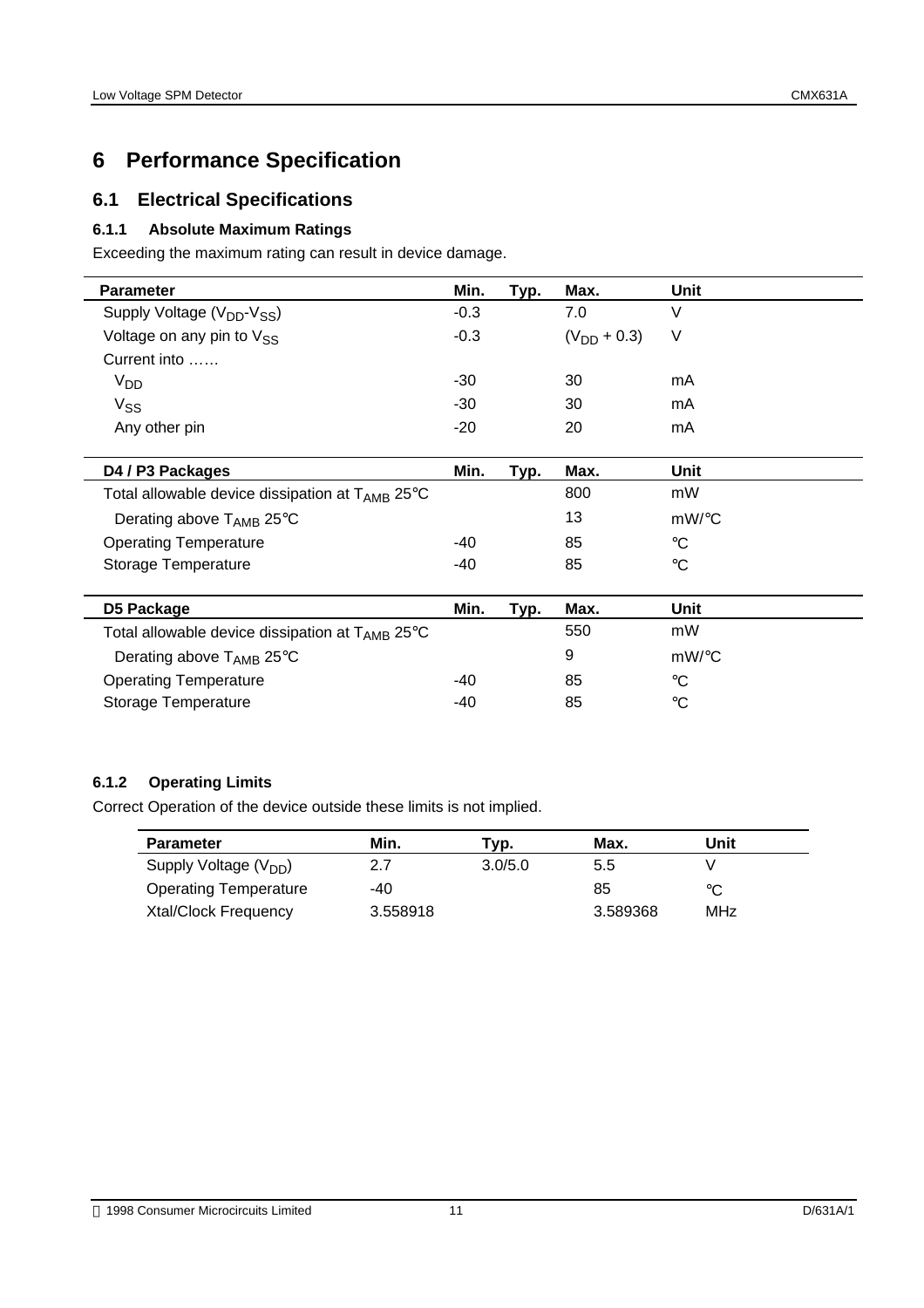### **6.1.3 Operating Characteristics**

All device characteristics are measured under the following conditions unless otherwise specified:

 $V_{DD} = 3.0V$  to 5.0V @ T<sub>AMB</sub> = -40°C to 85°C Audio Level 0dB (ref.) =  $775mV<sub>RMS</sub>$ , Noise Bandwidth =  $50kHz$ Xtal/Clock Frequency = 3.579545MHz, System Setting = 12kHz or 16kHz

|                                         |               | <b>Notes</b>   | Min.     | Typ.                         | Max.                         | <b>Units</b> |
|-----------------------------------------|---------------|----------------|----------|------------------------------|------------------------------|--------------|
| <b>Supply Current</b>                   |               |                |          |                              |                              |              |
| $V_{DD} = 3.0V$                         |               |                |          |                              | 0.8                          | mA           |
| $V_{DD} = 5.0V$                         |               |                |          |                              | 2.2                          | mA           |
| <b>Logic Inputs/Outputs</b>             |               |                |          |                              |                              |              |
| Input Logic '1'                         |               |                | 70.0     | ÷,                           | $\qquad \qquad \blacksquare$ | $\%V_{DD}$   |
| Input Logic '0'                         |               |                | ÷,       | ÷,                           | 30.0                         | $\%V_{DD}$   |
| Output Logic '1'                        |               |                | 90.0     |                              |                              | $\%V_{DD}$   |
| Output Logic '0'                        |               |                |          | L,                           | 10.0                         | $\%V_{DD}$   |
| <b>Xtal/Clock or Clock In Frequency</b> |               |                | 3.558918 |                              | 3.589368                     | <b>MHz</b>   |
| <b>External Clock Pulse Width</b>       |               |                |          |                              |                              |              |
| High                                    |               |                | 100      |                              |                              | ns           |
| Low                                     |               |                | 100      |                              |                              | ns           |
| <b>Input Amplifier</b>                  |               |                |          |                              |                              |              |
| D. C. Gain                              |               |                | 60.0     |                              |                              | dB           |
| Bandwidth (-3dB)                        |               |                |          | 100                          |                              | Hz           |
| Input Impedance                         |               |                |          | 1.0                          |                              | $M\Omega$    |
| <b>Logic Impedances</b>                 |               |                |          |                              |                              |              |
| Input                                   |               |                |          |                              |                              |              |
| System                                  |               |                | 0.7      |                              | 3.8                          | $M\Omega$    |
| Clock In                                |               |                | 10.0     |                              | $\overline{\phantom{0}}$     | $M\Omega$    |
| Output                                  |               |                |          | 14.0                         | 30.0                         | k $\Omega$   |
| <b>Overall Performance</b>              |               |                |          |                              |                              |              |
| 12kHz Detect Bandwidth                  |               | 1              | 11.820   | -                            | 12.180                       | kHz          |
| 12kHz Not-detect Frequencies            | (below 12kHz) | 1              | ä,       |                              | 11.520                       | kHz          |
| 12kHz Not-detect Frequencies            | (above 12kHz) | 1              | 12.480   |                              |                              | kHz          |
| 16kHz Detect Bandwidth                  |               | 1              | 15.760   | $\qquad \qquad \blacksquare$ | 16.240                       | kHz          |
| 16kHz Not-detect Frequencies            | (below 16kHz) | 1              |          |                              | 15.360                       | kHz          |
| 16kHz Not-detect Frequencies            | (above 16kHz) | 1              | 16.640   | ÷                            | ÷,                           | kHz          |
| Sensitivity                             |               |                |          |                              |                              |              |
| $V_{DD} = 3.0 V \pm 0.1 V$              |               | $\overline{2}$ | $-27.8$  | ÷                            | $-31.8$                      | dBm          |
| $V_{DD} = 5.0 V \pm 0.5 V$              |               | $\overline{2}$ | $-23.5$  | -                            | $-27.5$                      | dBm          |
| <b>Tone Operating Characteristics</b>   |               |                |          |                              |                              |              |
| Signal-to-Noise Requirements            | (Amp Input)   | 3, 4, 5, 6     | 22.0     | 20.0                         |                              | dB           |
| Signal-to-Voice Requirements            | (Amp Input)   | 3, 4, 5, 7     | $-36.0$  | $-40.0$                      |                              | dB           |
| Signal-to-Voice Requirements            | (Amp Output)  | 5, 6           | $-25.0$  |                              | $-29.0$                      | dB           |
| <b>Tone Follower Mode</b>               |               | 1, 8           |          |                              |                              |              |
| Response and De-Response Time           |               |                |          |                              | 10.0                         | ms           |
| Packet Mode                             |               | 1, 8           |          |                              |                              |              |
| Response and De-Response Time           |               |                | 40.0     |                              | 48.0                         | ms           |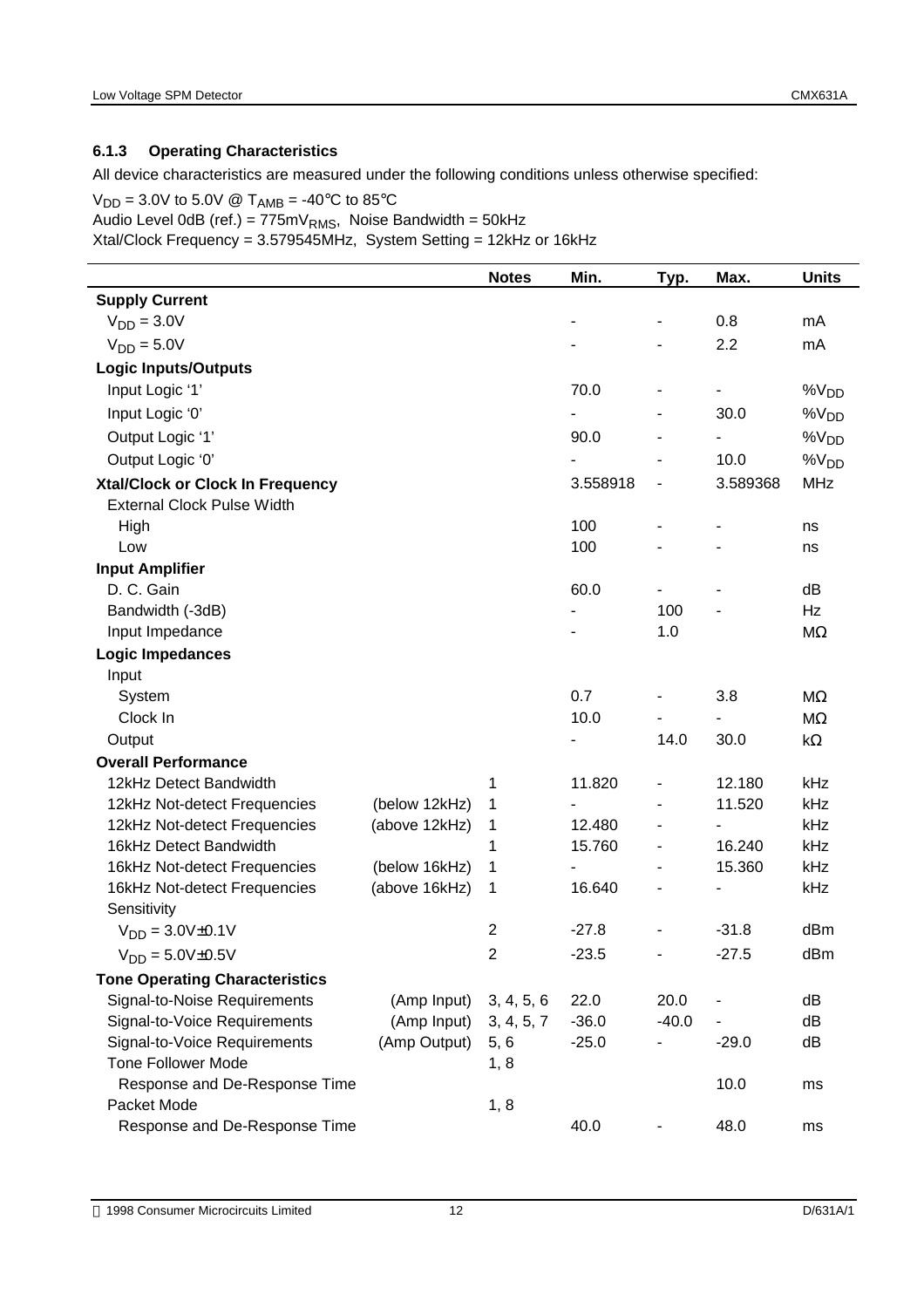#### **Operating Characteristics Notes:**

- 1. With adherence to Signal-to-Voice and Signal-to-Noise specifications.
- 2. With Input Amplifier gain set to unity gain. See Section 4.3 for description of sensitivity setting.
- 3. Common Mode SPM and balanced voice signal.
- 4. Immune to false responses.
- 5. Immune to false de-responses.
- 6. With SPM and voice signal amplitudes balanced. To avoid false de-responses due to saturation, the peak to peak voice+noise level at the output of the Input Amp (12/16kHz Filter Input) should be no greater than the dynamic range of the device.
- 7. Maximum voice frequencies = 3.4kHz.
- 8. Response, De-Response and Power-up Response timing.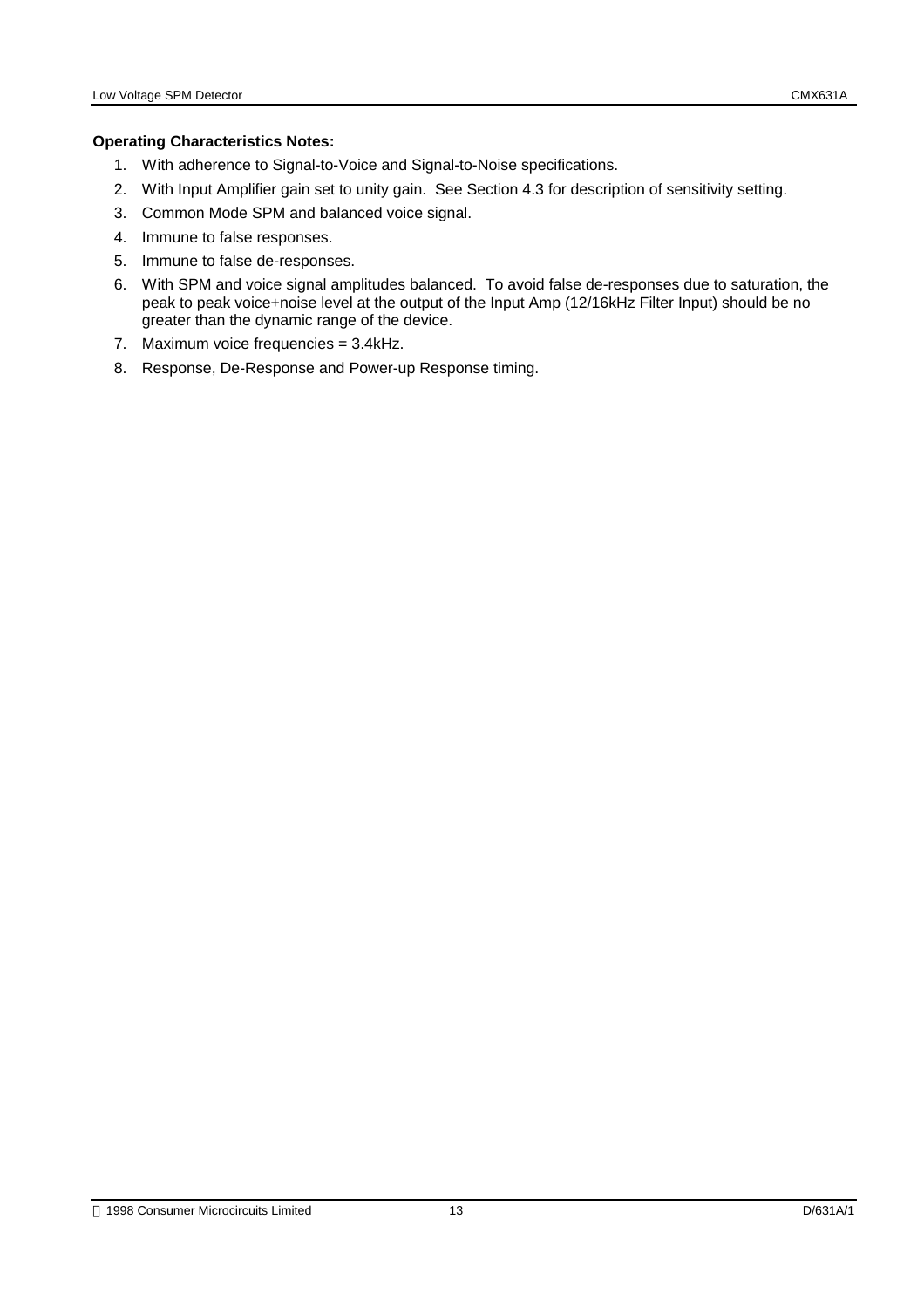### **6.2 Packages**

The CMX631A is available in the following packages. Additional package styles may be available to meet specific design requirements.



**Figure 8: 24-pin SSOP Mechanical Outline:** *order as part no. CMX631AD5*



**Figure 9: 16-pin SOIC Mechanical Outline:** *order as part no. CMX631AD4*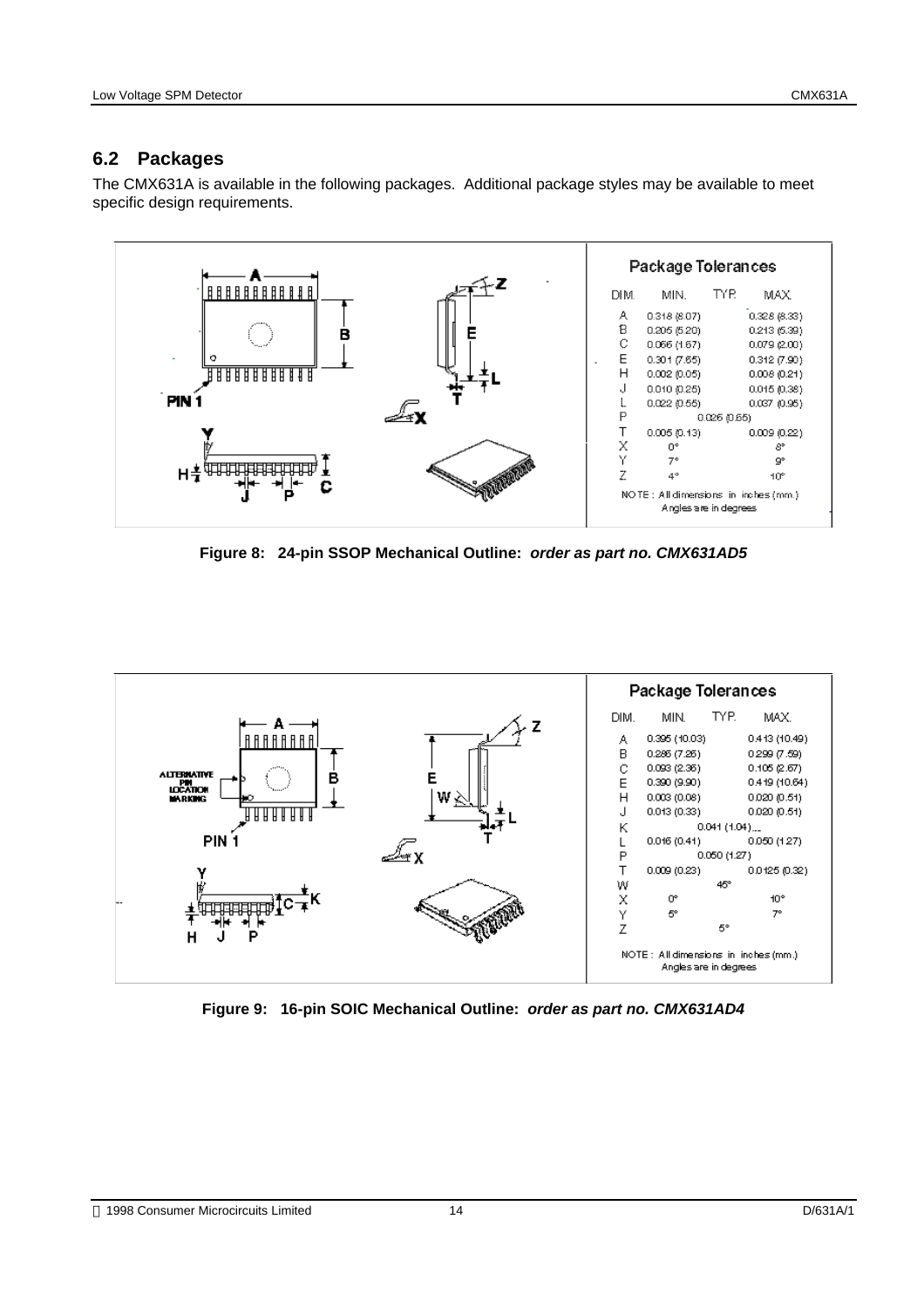

**Figure 10: 16-pin PDIP Mechanical Outline:** *order as part no. CMX631AP3*

Handling precautions: This product includes input protection, however, precautions should be taken to prevent device damage from electro-static discharge. CML does not assume any responsibility for the use of any circuitry described. No IPR or circuit patent licences are implied. CML reserves the right at any time without notice to change the said circuitry and this product specification. CML has a policy of testing every product shipped using calibrated test equipment to ensure compliance with this product specification. Specific testing of all circuit parameters is not necessarily performed.



**1 WHEATON ROAD WITHAM - ESSEX CM8 3TD - ENGLAND Telephone: +44 1376 513833 Telefax: +44 1376 518247 e-mail: sales@cmlmicro.co.uk website: http://www.cmlmicro.co.uk**